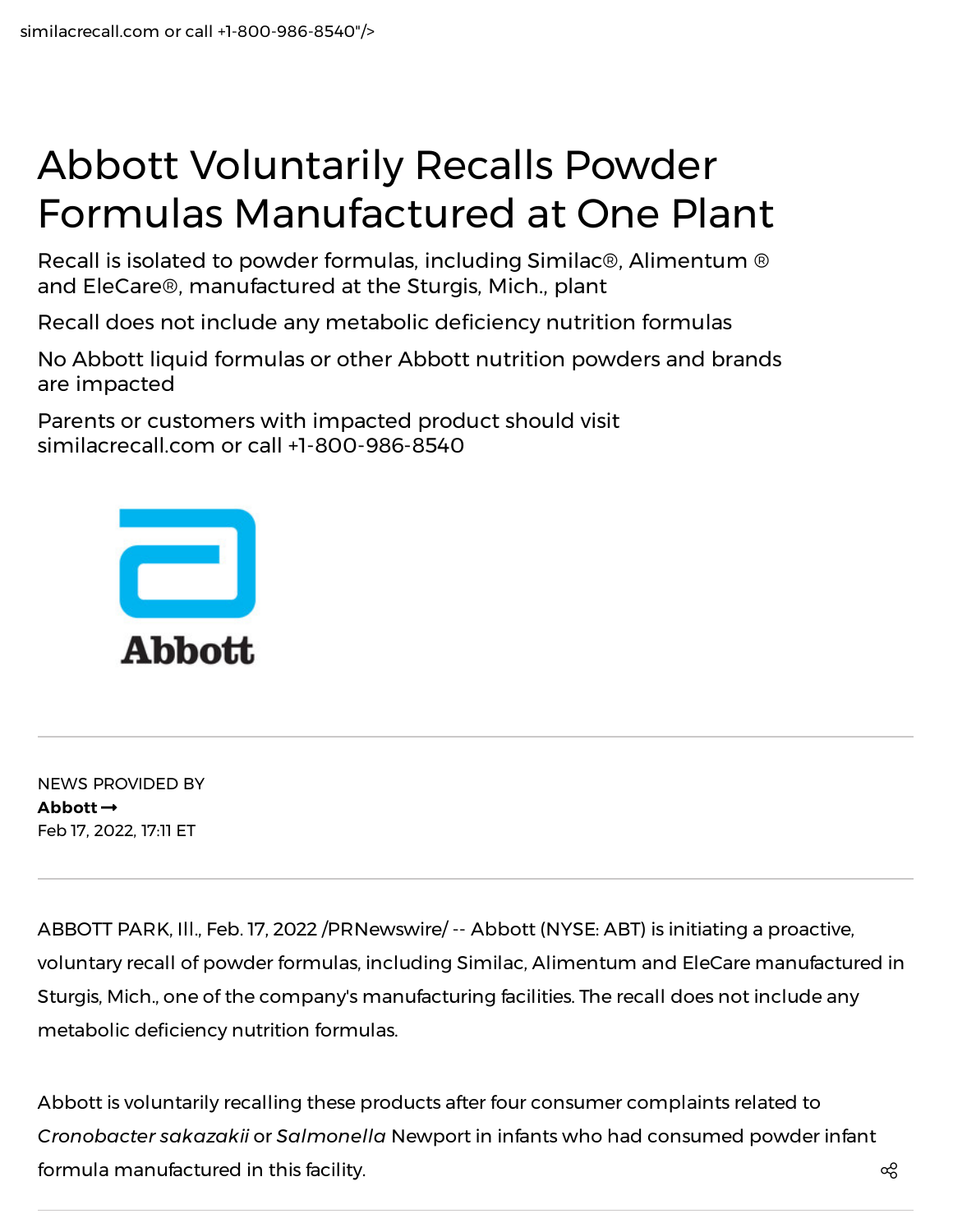

Abbott

Additionally, as part of Abbott's quality processes, we conduct routine testing for *Cronobacter sakazakii* and other pathogens in our manufacturing facilities. During testing in our Sturgis, Mich., facility, we found evidence of *Cronobacter sakazakii* in the plant in non-product contact areas. We found no evidence of *Salmonella* Newport. This investigation is ongoing.

Importantly, no distributed product has tested positive for the presence of either of these bacteria, and we continue to test. Abbott conducts extensive quality checks on each completed batch of infant formula, including microbiological analysis prior to release. All finished products are tested for *Cronobacter sakazakii, Salmonella* Newport and other pathogens and they must test negative before any product is released. Additionally, retained samples related to the three complaints for *Cronobacter sakazakii* tested negative for *Cronobacter sakazakii.* And the retained sample related to the complaint for *Salmonella* Newport tested negative for *Salmonella* Newport*.*

While Abbott's testing of finished product detected no pathogens, we are taking action by recalling the powder formula manufactured in this facility with an expiration of April 1, 2022, or later. No Abbott liquid formulas, powder formulas, or nutrition products from other facilities are impacted by the recall.

*Cronobacter sakazakii* is commonly found in the environment and a variety of areas in the home. It can cause fever, poor feeding, excessive crying or low energy as well as other serious symptoms. It's important to follow the instructions for proper preparation, handling and storage of powder formulas.

X.